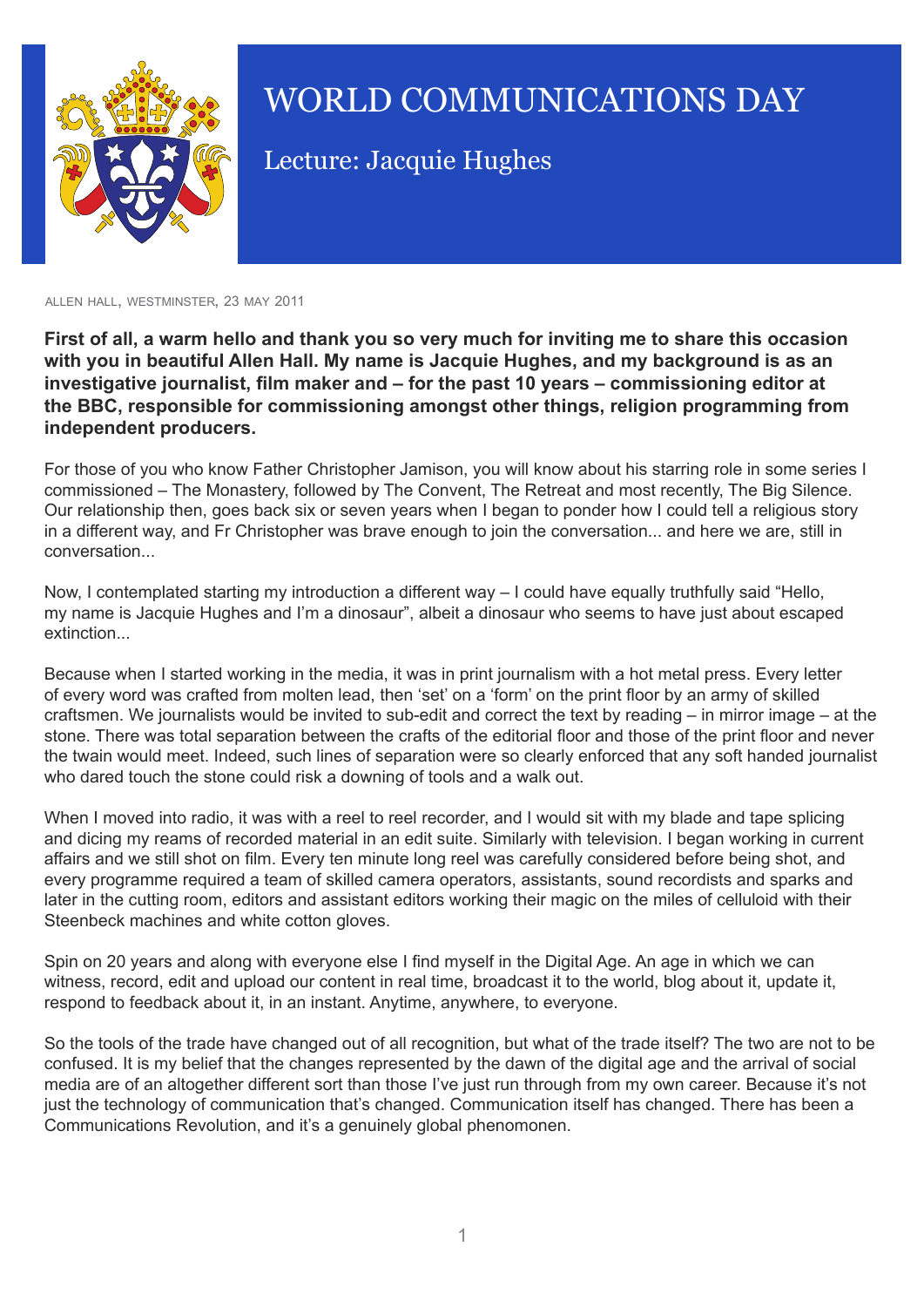We've moved from a world in which we trained journalists, filmmakers and broadcasters were the magicians, the wizards, the keepers of the great secrets of the media. We decided which stories to tell, how to tell them and – critically – when to tell them: Only we had the knowledge and the access to the stories and the means to capture and communicate those stories. We 'owned' the news, we owned the stories, we owned the conversation.

Now, anyone with something as simple as a mobile phone can broadcast anything to the world, 24/7 and the idea of 'owning' the story is history. This represents a huge challenge to all of us, and one that journalists and programme makers and those in traditional media wrestle with all the time. What becomes of what we do in this new world?

Given all the user-generated postings, the tweets, the blogging, the uploading of images and personal accounts of events, the unfiltered data, the noise and the gossip, what becomes of proper journalism: the inquiry, the testing of ideas and statements, the weighing up of all sides, the striving to record accurately and impartially a complete a picture as possible? What value does that have? what value do we have?

I've heard many people say it's had its day: The trade of journalism is dead. The story is owned by the people, not the journalists. We are all content creators now.

But I'm much more optimistic than that. I honestly believe that in a world of ambient noise, people will look for distinct voices. When bombarded with 'as-it's-happening' imagery and stories, people will crave context, clarity and expertise. They will seek out the cool, considered, more objective and rational back-stories. They want to know how it all fits together and what it all means. And for that, they will look to trusted sources, trusted voices, trusted channels of information.

That's the good news.

But there's no room for complacency here. No comfort to be found in the belief that "oh well, that's alright then, because that's the camp we are in, we are those trusted storytellers".

It's no longer viable or valid to stick to the old 'top down' business model of delivery of communication, the one way traffic, the "we have something good to give to you" model. It's obsolete. The conversations are going on anyway, all around us, and our role is to join the conversation, to verify, to debunk, to contextualise - in other words to add value. And we can only do that by engaging.

The very existence of Social Media shifts every one one of our interactions with audiences from the passive to the active, from inaction to action in a state of permanent momentum. Communication is now all ways, back and forth, all the time, in all of the places and platforms that those we want to engage with happen to be. The recipient is in the driving seat now. They are as in control of the narrative as you are. That's the shift. That's the challenge.

The prize - if it's grasped - is a virtuous circle of Communication (to), Interaction,(with) and ultimately Engagement.

I want to come back to this theme shortly, as I believe it's one that holds good not just for journalists and broadcasters, but for every single one of us in the business of having something to say, a message to impart, a story or an idea, a belief, a vision, a hope to share.

\*\*\*\*\*\*

According to Google's CEO, Eric Schmidt, by the end of today, the web will have filled up with more information than existed in its entirety prior to 2003. It's a raging torrent of postings, tweets, re-tweets, photos, status updates, audio clips, video and so on. The digital space is, after all, infinite.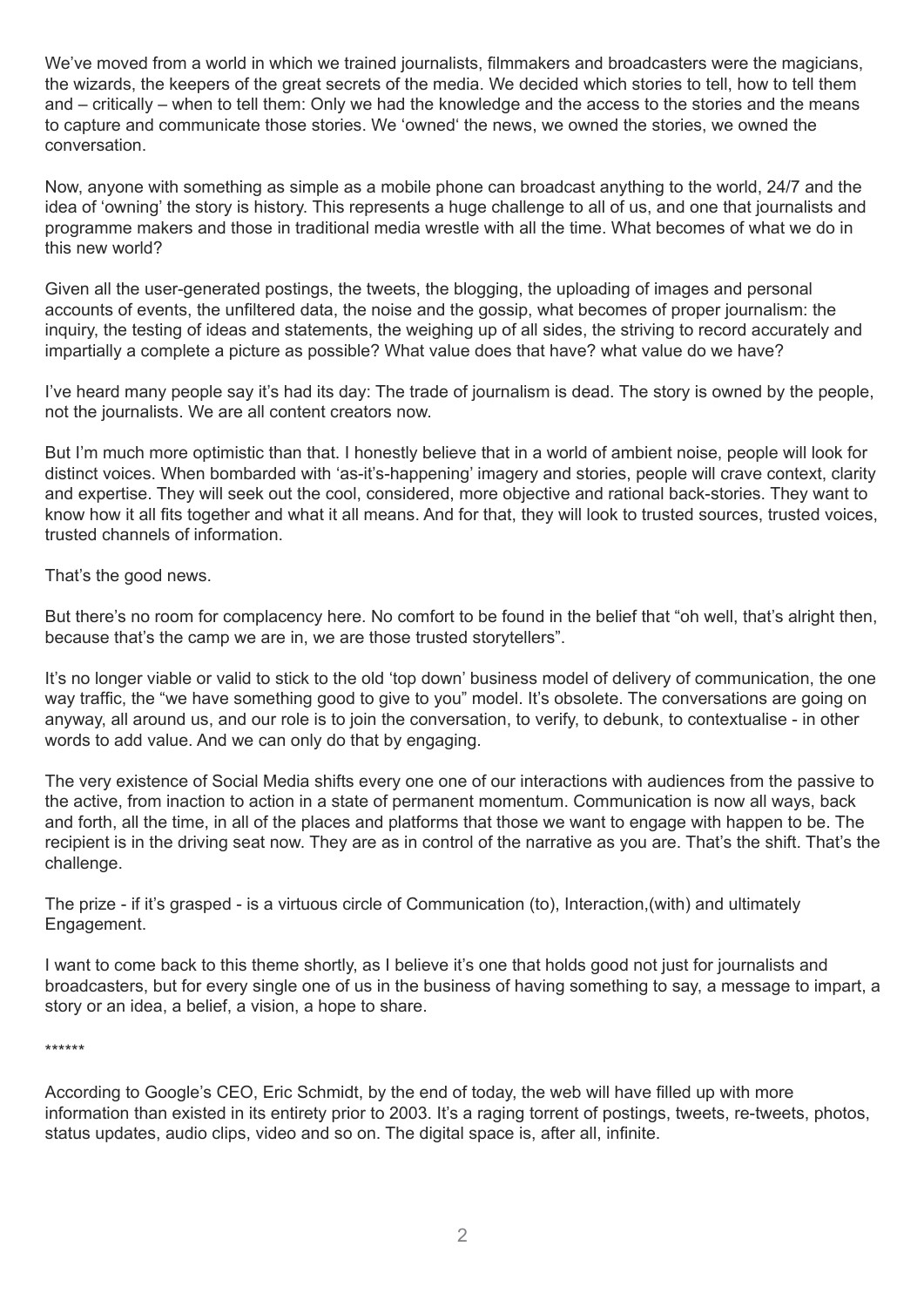And the rapid growth in digital access - thanks largely to mobile devices and wireless broadband - means there are literally billions of digitally active people on the planet - a trend that continues to grow and grow.

Indeed, access to digital media is now considered so important, that it's included in this country's standard of living surveys, and the last government and this remain committed to rolling out Digital Literacy, and supporting people's access to and knowledge of digital media.

There was a really interesting research report released recently called This Digital Life which pulled together some fascinating stats on global digital trends - not just the numbers, but behaviours and attitudes - the value people in different parts of the world put on various digital activities. They concluded that there were six distinct types of digital behaviour, or digital groupings, which I won't go into here, but will share a few highlights from the survey with you here:

Globally, 61% of online users use the internet daily against 54% for TV, 36% for Radio and 32% for Newspapers.

In rapid growth markets, engagement with digital activities has overtaken that of mature markets, so in places like Egypt and China people rapidly and enthusiastically becoming fully actively digitally engaged. In China, four out of five people with digital access are blogging, and over half of those in Brazil have written their own blog or forum entry, compared to less than a third in the US.

The Internet has also become the default option for photo sharing among online users in rapid growth markets, particularly in Asia. Thirty eight percent of book sales are now through Amazon (which also reported that its ebooks outsold hardbacks published in print this year).

By far the biggest driver of growth in the digital world is social media and social networking, in some big part thanks to the transition from PC to mobile. Mobile users spend on average 3.1 hours per week on social networking sites compared to 2.2 hours on email. Both those figures almost double in newer markets such as Latin America, the Middle East and China. The heaviest users of social networking are in Malaysia, Russia and Turkey, people there spend up to 9 hours a week on social networks. Goodbye email, hello social networking.

So, what are we actually talking about here? What is this umbrella term, Social Media? Well, a definition would go something like... "the various activities that integrate technology, social interaction, and the construction of words, pictures, videos and audio"...

But that technical description can not touch on the behavioural change social media represents. People in the business talk about the 'social layer' that now sits on top of people's lives. We are all conducting a huge part of our lives in social space: we carry out a considerable amount of communicating, sharing, posting, accessing, forwarding, blogging, buying, liking, advocating, influencing, reading, listening and viewing in digital spaces, on all manner of platforms, all the time, anytime.

At this point I was going to play a small film from YouTube, which - in less that 30 seconds - gives a better summary of the scale of social media than I can in words, but our ability to set up a screen here deserted us.

Here's a link:

http://www.youtube.com/watch?v=lFZ0z5Fm-Ng

Note: The stats are more than a year old now so treat with care.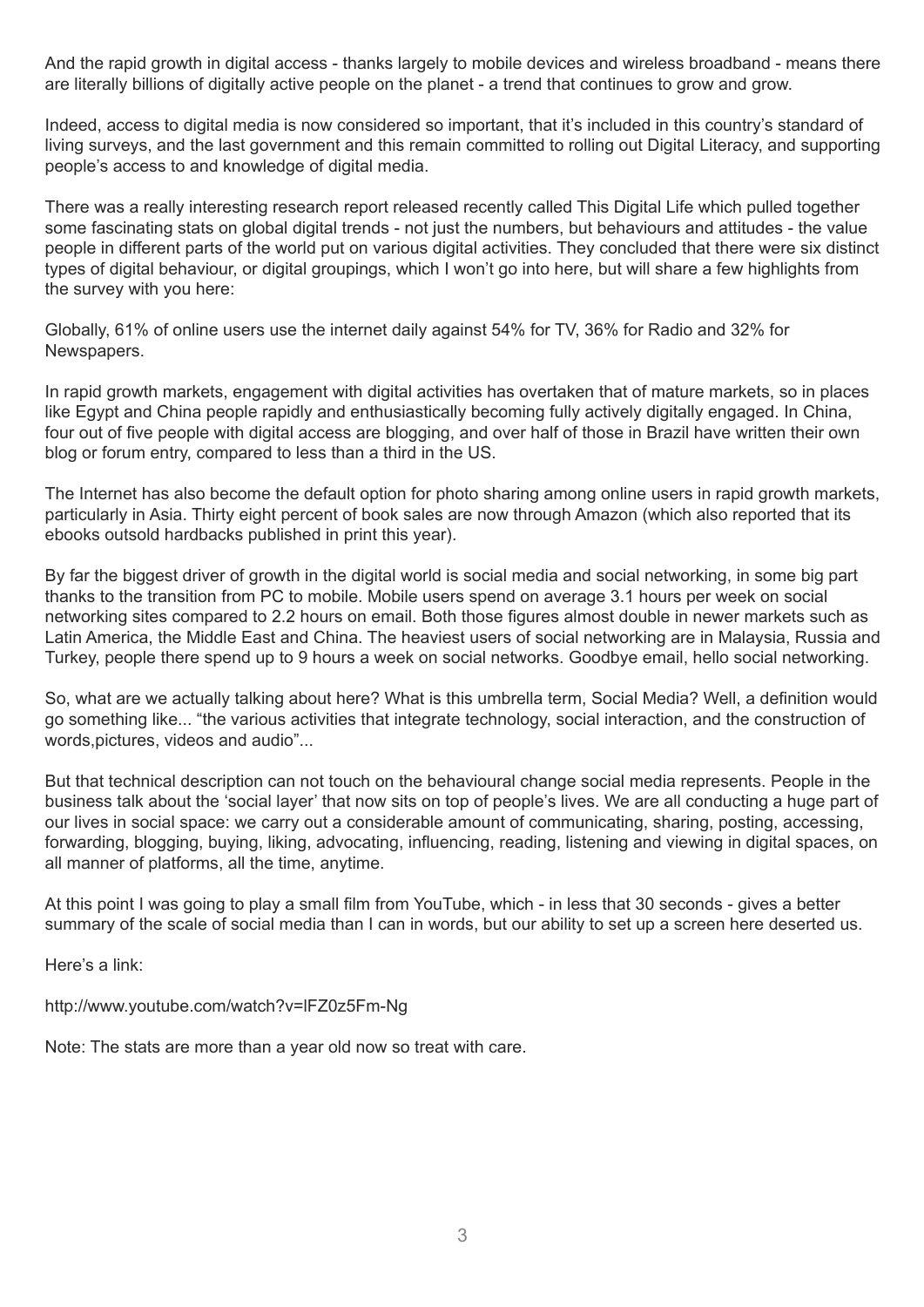Here are some of the take outs:

Number of years to reach 50million users

Radio:38 years TV: 13 years Internet: 4 years

Facebook: added 200 million users in 9 months. If Facebook were a country, it would be the third largest in the world. There are 60 million status updates on Facebook daily.

More than 200,000,000 people blog, and more than half are posting content daily. 25 percent of search results for the 20 largest brands are linked to User Generated Content, in other words people recommending or 'liking' things and sharing those preferences. We know already that consumers trust peer recommendations over anything else.

So the figures are quite astonishing, but what they can't quite capture is the power of the social space for transformation and change. Social space is where all the big conversations are happening, all the influencing and advocacy is going on, where tribes and communities, and friends and followers and influencers spring up in an instant, and where ideas and stories can go viral in minutes and change perceptions and knowledge in an instant.

You only have to look at the role social media has played in recent news events - from natural disasters to the Arab Spring to understand its power.

You know, it was no coincidence that controversial, Islam-baiting US preacher Terry Jones chose to film his Koran burning stunt, post it on YouTube, subtitled in Arabic. He didn't need a big congregation, he needed a cheap camera and access to the Internet. He knew his stunt would be seen by millions in no time. And it was.

\*\*\*\*\*\*

There's a very real academic debate going on about all this - does spending so much time on multiple social sites make us all more shallow and unable to concentrate on anything for very long? Is it actually rewiring our brains for less depth?

Or is that just the same argument they used for the arrival of mass printing, or radio or television and actually what the digital age heralds is the democratisation of access for all, the chance to take communication and the creation of content out of the hands of the few, and deliver it into the hands of the many? A new Rennaissance.

We may never know the answer to that, but what is unquestionable is that there has been a revolution in the way we communicate. And it is beholden upon all of us to understand it and the behaviours that go with it.

Connectedness is at the heart of it all. We can tell from the sheer amount of time people are spending in social space that they like to feel connected, part of a community - of many communities. They put real value in the recommendations of peers, in sharing ideas and acting in concert.

There is an inherent behavioural contract in place in this world - the idea of 'forward sharing'. A term that describes the drive to discover nuggets of info, ideas, text, pictures, stories - anything considered of value and to share it forward. It's a key tenet of the social web. Others have said "Sharing is the power pulse, the passionate heartbeat that makes social media a transformation, a complete game changer for everything from commerce to education. Sharing makes people feel good. It is powered by honest communications. Fueled by the passion of people to connect with ideas and products and causes, and share that connection forward".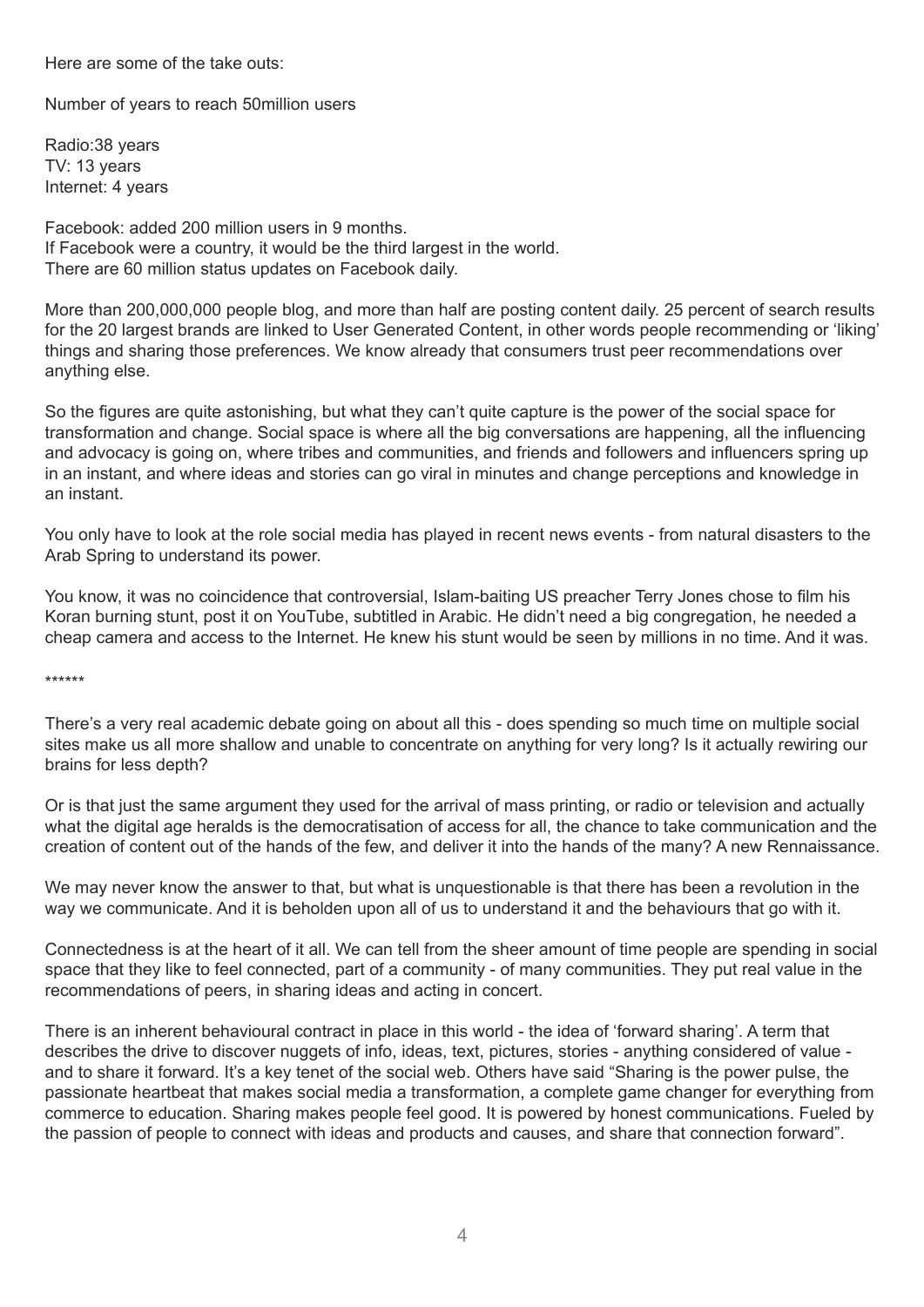This is good news for you, I would suggest: Catholicism is a relational religion. You are who you are because of your relationship with others, and initiating conversations - the call to dialogue - is at the heart of the religion.

What else stands out in this cluttered world ? The power of stories, and the power of pictures. People are drawn to stories by instinct. We programme makers are always looking to tell stories - not hand down information. The classic offer at the heart of what we do is that via the micro we illustrate the macro; in other words, by telling a personal story we shed light on a bigger truth.

This, I think, should hearten you all. It's about the importance of stroytelling - and you have some great stories to tell.

\*\*\*\*\*\*

Yes, there are lots of undesirable aspects to the social web. The ease with which gossip can spread unhindered, the way sharing - especially if it's sharing a 'dislike' - can turn into something bordering on bullying, the over sharing which shakes up all our concepts of privacy, the sheer noise and clutter and trivia, the unbelievable amount of time that humans can spend online... The 'long tail' of digital which means every single error, flaw, misjudgement, utterance said in haste, lives on forever and ever and ever...

But what's heartening I think, is that we can begin to see the ways in which behaviours are settling. Social space is amazingly self-policing - communities that grow up around ideas, or interests or shared passions are very protective of the core values of that group : they sniff a rat and kick it out pretty quickly.

On a similar note, authenticity has real value - people are quick to spot fake voices, and gravitate instead to credible, genuine content and ideas that are aligned with their values. They expect transparency and honesty. They demand meaningful dialogue.

We see the growing attraction of premium, quality content, of trusted sources, material and individuals. We see viable social networking sites set up dedicated purely to answering users' questions, others to seeking out and sharing the best news stories and other content. These are behaviours that play to both our strengths.

Our challenge as story tellers and communicators - and I would dare to suggest it is the same challenge you all face - is to work hard to understand all this and what it means for what we do. We have great stories to tell, stories we know would capture the imagination, enrich lives, change perceptions. We have worked hard at what we do and our experience and expertise amounts to something.

There's a phrase I like, which I've used and I now see used all the time - 'social by design'. It means having at the forefront of your strategy for communication, your social strategy. A clear understanding of how social media works.

There is no hierarchy, people aren't waiting for some official pronouncement, they are gravitating towards content and conversations they value, or which come recommended to them. How will people find what you have say ? On which platforms and how? Who will be your storytellers, your advocates, influencers, messengers? I would say every single person in this room should be a storyteller, an advocate, and be prepared to engage - truly engage - all the time.

Smart companies get this. They realise that they need to do something more than just unleash their 'subject matter experts' into digital space, but rather activate them in multiple channels at once and equip them in how to create compelling narratives They call it Transmedia Storytelling. I think this idea offers you - offers all of us the chance to take ownership of our story, rather than let others own the narrative. But be under no illusion that you can 'own' the conversation. Be part of it, actively, respond and engage but don't presume to own.